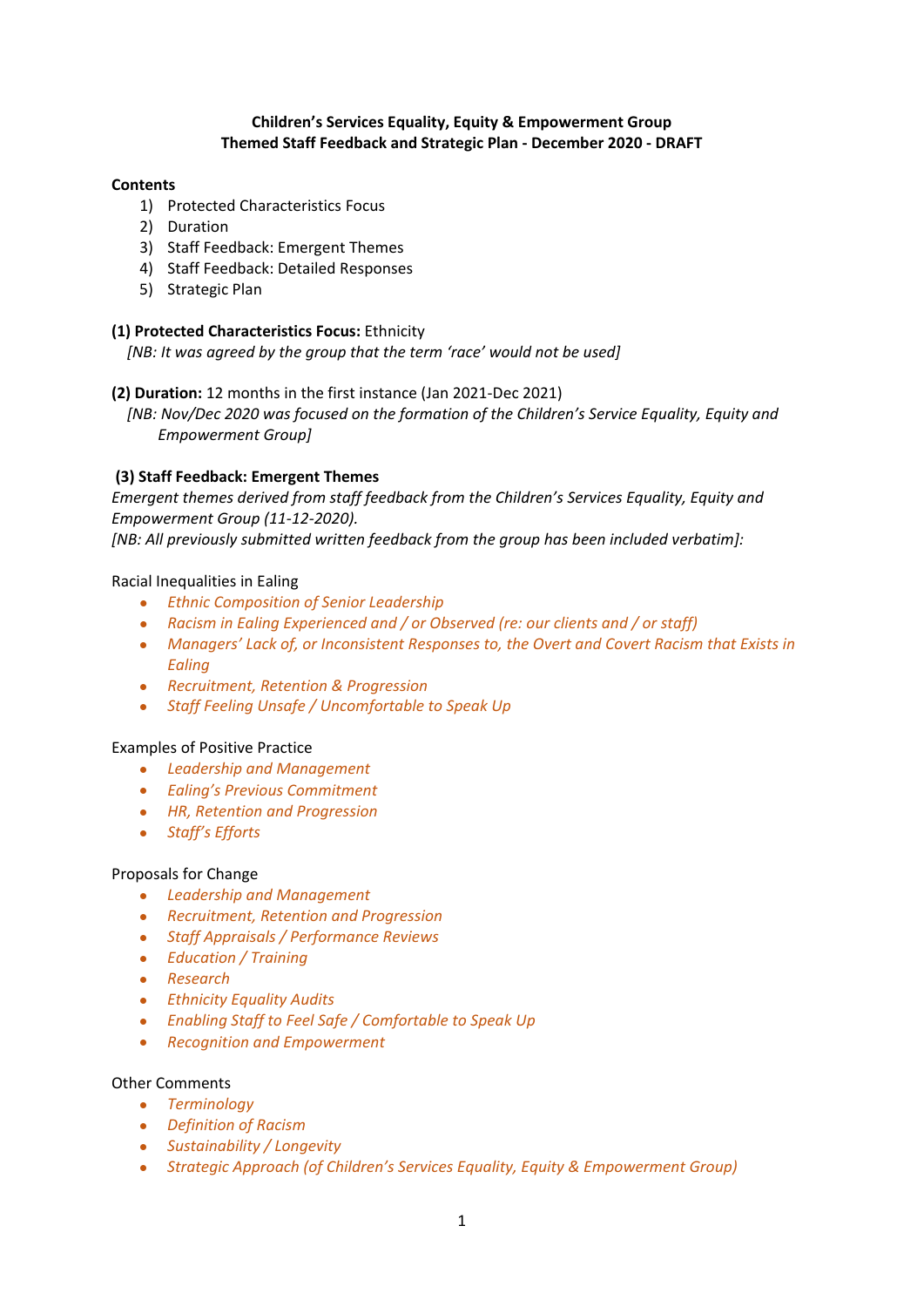# **(4) Staff Feedback: Detailed Responses**

*Detailed staff feedback from the Children's Services Equality, Equity and Empowerment Group (11-12-2020):*

**I. Racial Inequalities in Ealing:** *'Do you feel racial inequality exists within Ealing? If so, can you share any examples (do not need to identify specific people)'*

#### *Ethnic Composition of Senior Leadership*

- o Senior management inequality SLT/ corporate as predominantly white people
- $\circ$  Have experienced barriers in the recruitment process personal experience in Ealing.

## *Racism in Ealing Experienced and / or Observed (re: our clients and / or staff)*

- o Overt and covert racism often covert and perpetuating things that have gone on for a long time
- o Lack of compassion and respect; stigmas
- o Punitive responses
- o Subtle biases
- o Smaller margins for error
- o Policies inconsistently applied in practice (e.g. Housing)
- o Lower degrees of support
- o Slower speeds of intervention
- o Intersectionality between race and gender for Black men within the workforce; and stereotypical views that social workers are women
- $\circ$  HR have not always responded positively when racial inequalities have been brought to their attention
- o Career progression prevention in some teams / departments

## *Managers' Lack of, or Inconsistent Responses to, the Overt and Covert Racism that Exists in Ealing*

- $\circ$  Some have experienced both and managers have dismissed it. How is it managed? The problem is the person hasn't moved on, who has been overtly or covertly racist.
- o Leadership can have an impact (top-down)

## *Recruitment, Retention & Progression*

- o Preference and unconscious bias in recruitment from student to DTM to TMs and up. people prepped for progress.
- o There have been discussions with colleagues and it has been highlighted that while some had an independent HR person present, others have not. There appears to be inconsistent experiences in this regard, alongside the interview process. There are some measures in place but I think it is helpful to measure how effective those measure have been.
- o I have been made aware of instances where there have been some concerning recruitment practice.

## *Staff Feeling Unsafe / Uncomfortable to Speak Up*

- o We heard about a colleague's experience of feeling discriminated against in Ealing owing to her ethnicity including when she has applied for and has been turned down for jobs/promotions albeit the discrimination has never been explicitly referenced in feedback –
	- it's just her feeling/sense that this has happened.
	- Speaking up about these feelings does not feel safe or ok.
	- **People may 'test' how people will respond before speaking out more** comprehensively.
	- This person has "butterflies in her tummy" (anxiety/fear) before speaking up every single time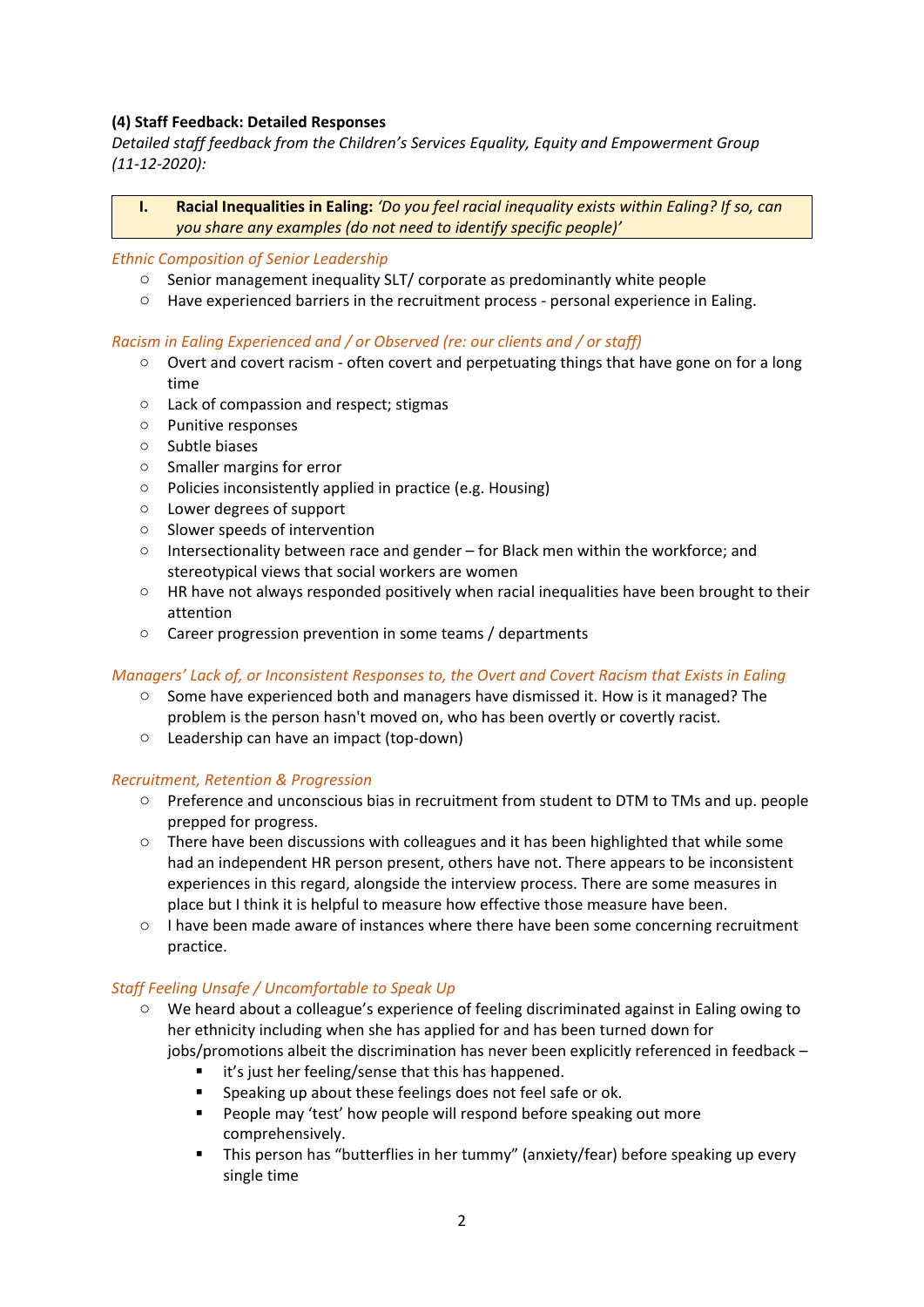# **II. Examples of Positive Practice:** 'Have you ever observed any positive or good practice in relation to promoting race equality within Ealing? Please discuss and provide examples'

## *Leadership and Management*

o Leadership can have an impact (top-down)

## *Ealing's Previous Commitment*

 $\circ$  There was discussion about how this agenda has had some momentum before and just stopped. Was it perhaps too hard so people gave up?

## *HR, Retention and Progression*

- o HR and management were extremely supportive during a personal issue pertaining to race
- o Received support and encouragement re: career progression in a different team

# *Staff's Efforts*

o Social workers tried to respond as best they could to each situation

**III. Proposals for Change:** *'List three things you would change about Ealing in regard to Equality and/or race? (I.e. training, recruitment, staff support, salaries, etc)'*

# *Leadership and Management*

- o Ensure the ethnic composition of senior leadership is diverse
- o Ensure all managers adopt an agreed and consistent response to the overt and covert racism that exists in Ealing, that is experienced by clients and staff alike
- o Leadership to be aware of their top-down impact
- o Appoint Senior Diversity Champions who are fully involved in these meetings and processes
- o Standing agenda items on staff meetings at all levels re: anti-racism
- $\circ$  Service-specific strategic planning regarding eradicating ethnic disparities with monitoring, evaluation and accountability, and not just viewed as a paper exercise
- o Each service to have vertical teams of 'Ethnicity Equality Champions' (who, among other things, monitor and evaluate their own services, and perhaps other services too) comprising of:
	- **The Head of Service**
	- **Team leaders**
	- **Team members**

## *Recruitment, Retention and Progression*

- o Thinking about what changes can we put in place re recruitment. interviews not in service. HR in the interviews
- $\circ$  I feel it would be helpful to review this process and ensure that there is consistency in the recruitment process across the LA.
- $\circ$  Suggestions from colleagues: Fully anonymise full names during the application process to remove unconscious bias in relation to ethnicity and to ensure selection on merit and achievement.
- o HR representative should be present at every interview to ensure a fair process and to have a neutral person present.
- $\circ$  Clear, transparent and a unified approach to assessing interview outcomes and filling posts (such as the points based system we mostly seem to use already).
- $\circ$  Creating a genuinely equal opportunity interview and recruitment process- explore the value of equity and not just equality in this regard.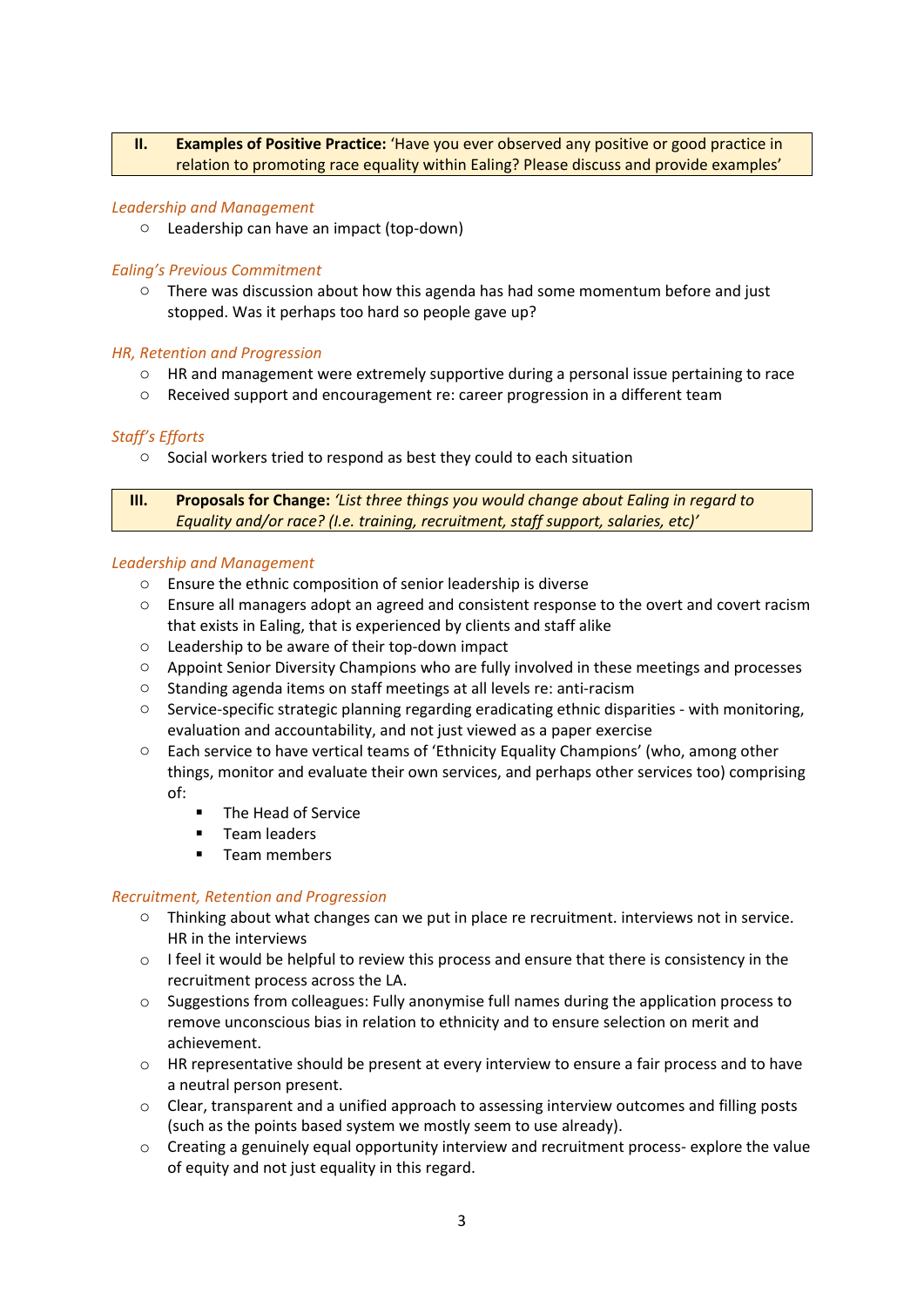- o Interview all Black workers who left Ealing in the past year with focus on factors linked to ethnicity (linked to research point).
- $\circ$  Compulsory training for interview panel members re giving consideration to ethnicity (and any other protected characteristics)?
- $\circ$  Systematic / formalised progression pathways and opportunities for existing employees to receive coaching, mentoring and CPD to enable their progression into senior roles within the Council
- $\circ$  For there to be a LA-wide commitment for all current and new employees (as part of their induction) in Ealing to receive the following training, in the same way in which we all received training regarding Ealing's values and behaviours:
	- o (a) awareness-raising of unconscious biases
	- o (b) begin to address those racial biases.

# *Staff Appraisals / Performance Reviews*

o In addition to safeguarding maybe staff could be asked to demonstrate in their role how they have supported Ethnicity, Equity, Equality within children services.

# *Education / Training*

- o We need to push education re micro aggressions- can feel/ impact like overt racism
- o Training (awareness raising; and addressing racial unconscious bias)
- $\circ$  Review all cultural training to ensure it is fit for purpose and maintains a value.
- o Develop new training on different cultural histories and how this links to service user's engagement, mistrust of services and authorities.
- o Training that covers privilege across the board (including white privilege).
- $\circ$  Training should provide understanding of cultural differences and how this can impact assessment and front line social work if misunderstood/ misinterpreted.
- o Training to also include unconscious bias and provide an understanding of what microaggressions are, and how these can be underpinned and supported by legal, social and environmental factors.
- o Every team within Children's Services to receive a two-pronged approach to training as a standard re:
	- o (a) awareness-raising of unconscious biases
	- o (b) begin to address those racial biases.
- o Ensure training connects with people's hearts and minds for sustainability

## *Research*

- o Research into understanding inequality within Ealing in relation to ethnicity to gain holistic understanding. That is:
	- explore the link between race and pay scales, promotions and positions
	- explore lived experiences and/or the barriers for Black and Asian foster carers/adopters (stats on Black and Asian children adopted in Ealing).
	- explore why there are a disproportionate number of Black children in the care system or on CP plans.
	- measure how effective recruitment measures put in place have been. For example, independent HR persons present during the interview process
- o Suggested survey questions for staff and/or service user (possible mixture of Likert scale style and qualitative aspects so it can be easily weighted, and results analysed with some contextual understanding):
	- *What does Equality, Equity and Empowerment mean to you personally and professionally?*
	- *Do you feel racial inequality exists within Ealing?*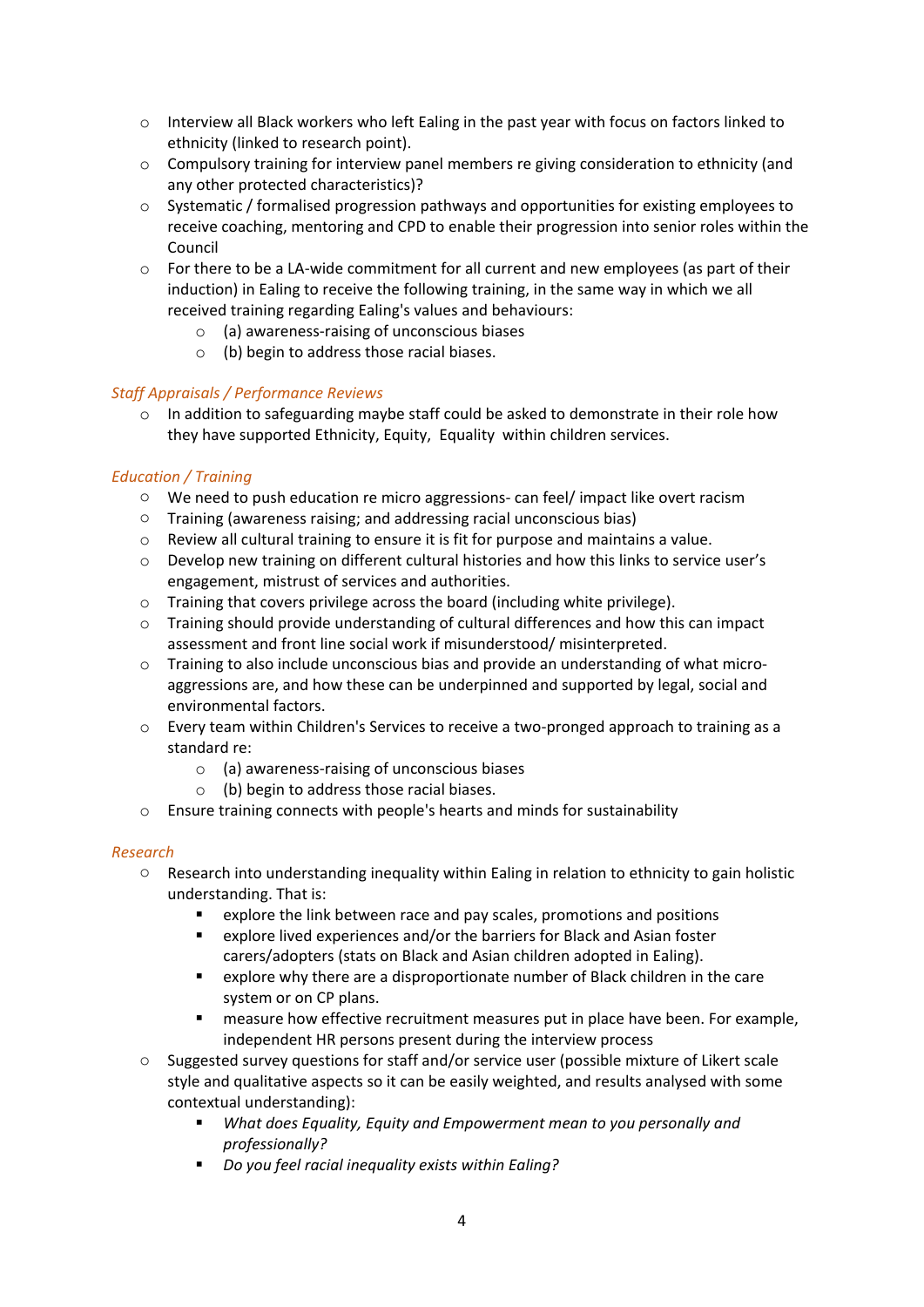- *Have you personally experienced or witnessed inequality in relation to ethnicity during your time in Ealing?*
- *If yes, were management aware of the issue?*
- *If no, would you feel comfortable or confident to approach management in relation to inequality and ethnicity?*
- *If yes, did you feel they helped to resolve this issue?*
- *If no, could you explain why you would not inform management?*
- *What factors would aid you in being able to discuss or disclose to management?*
- *What barriers has there been for you in relation to ethnicity, equality and equity?*
- *Have you ever observed any positive or good practice in relation to promoting equality in relation to ethnicity within Ealing?*
- *List three things you would change about Ealing in regard to Equality and/or race? (I.e. training, recruitment, staff support, salaries, etc)*
- *What would positive change in these identified areas look and feel like?*
- *Any suggestions for affirmative change in relation to race, equality, equity or empowerment?*

OR

- *I believe that Ealing strives for Equality in relation to ethnicity? Y/N*
- *I believe that there is equality for all ethnicities within Ealing? Y/N*
- *I identify as Black, Asain or an 'ethnic minority' Y/N*
- *I had an HR representative at my Ealing interview Y/N*
- *I am aware of why I was recruited/ why someone else was recruited above me Y/N*
- *I believe that Ealing recognise and celebrate all ethnicities Y/N*
- *I believe that Ealing could do more to promote Equality, Equity and Empowerment for non- white staff Y/N*
- *Ealing responded well to the Black Lives Matter Movement Y/N*
- *I have been discriminated against or disadvantaged in Ealing due to my ethnicity Y/N*
- *Do you feel that Ealing Equality group can drive positive change Y/N*
- *I agree with the use of the term 'BAME' Y/N*
- *I agree with the use of the term 'race' Y/N*
- *I feel management on all levels are diverse and reflective of the community we serve Y/N*
- Racism (either covert or overt) still exists within Ealing in the 21<sup>st</sup> century Y/N
- *I trust my management to fairly and effective handle issues of discrimination, racism or inequities in relation to ethnicity Y/N*

# *Ethnicity Equality Audits*

- o Teams to conduct race equality audits e.g.
	- Speed of intervention
	- **•** Degree of support
- o Ethnicity equality audit for service area
- $\circ$  Ethnicity equality audit for service areas could be carried out via the staff performance review e.g. All staff in connexions have to complete safeguarding training.

# *Enabling Staff to Feel Safe / Comfortable to Speak Up*

- o Devise and disseminate across the Council some stock phrases that people can use if they:
	- Experience racism (unconscious or conscious)
	- **Witness racism (unconscious or conscious)**
- o Gain agreement and assurances from senior leadership team and HR that there will be no *repercussions for individuals if/when they speak up to their managers.*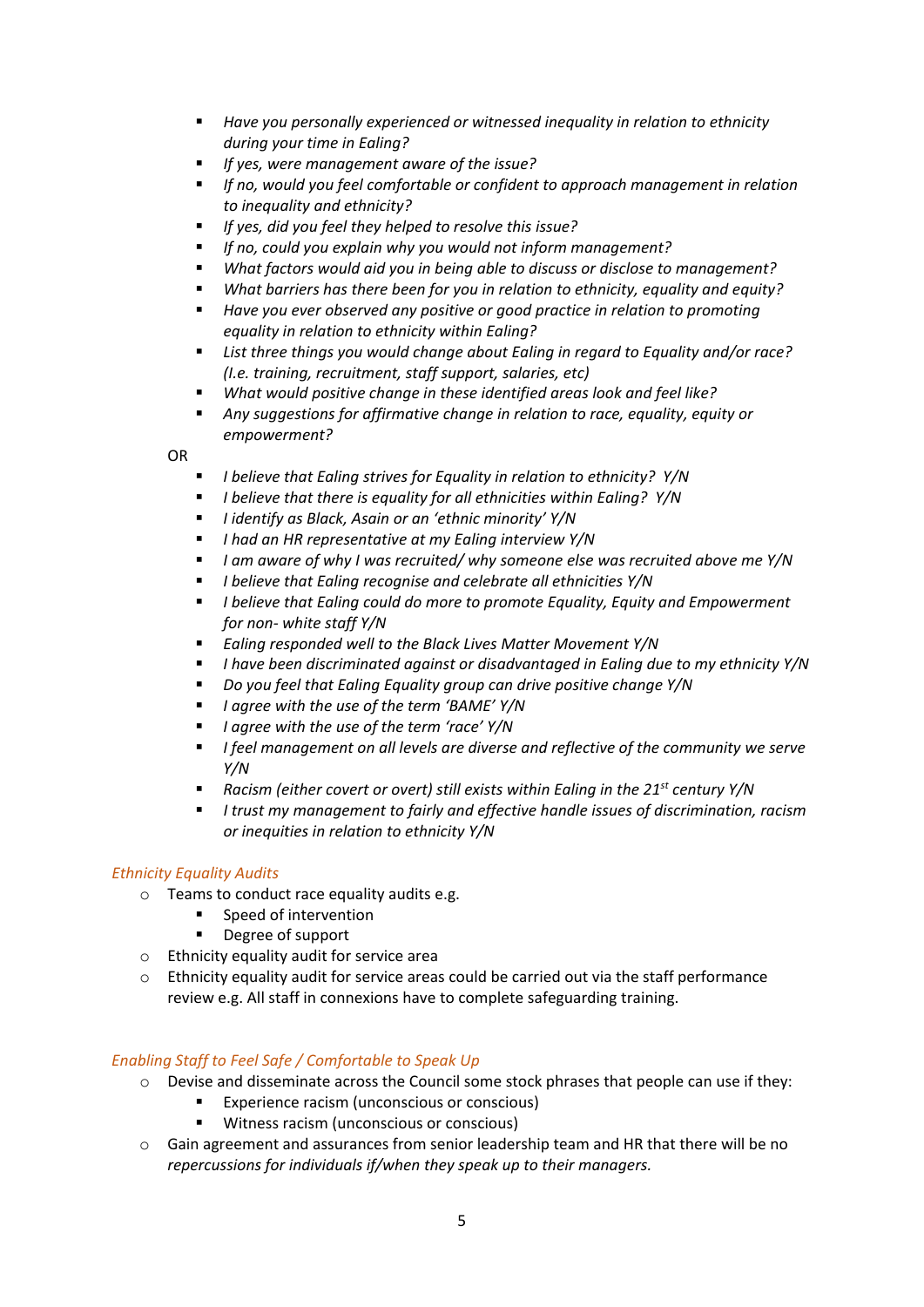#### *Recognition and Empowerment*

- o Key theme for service users also Empowerment
- o Celebrate all cultures, in particular to push an agenda for Black history events or Black Lives Matters both internally for staff and externally for service users.
- o Fundraising and awareness; i.e. to create lanyards that mark the occasion, funds can go to charity, activity, event or Black Lives Matters movement. It would be nice to do more community events aimed at the Black community to help drive access to information and opportunities to apply our value of equity.

#### **IV. Other comments**

#### *Terminology*

- o 'Race' perpetuates inequalities
- o Anti racism is this a negative term?
- $\circ$  agree that anti racism and the term racism is an acceptable term. we agree ethnicity is the better term to race.
- o 'Culture' as an alternative second option was put forward
- o We spent some time thinking about the word 'race' and how it is part of the terms 'racism' and 'anti-racist' which we all agreed are ok terms. As such, we wondered if use of the term 'race' as a descriptor is unhelpful for all the reasons suggested but that 'racism' and 'antiracist' are ok? They are key terminology in the #blacklivesmatter literature and material after all
- o Ealing to steer away from using the term / acronym 'BAME'

#### *Definitions of Racism*

 $\circ$  There was some discussion about whether or not a white person can ever experience 'racism' with one group member feeling strongly that they can (because there's a precedent in law). We didn't explore this in-depth but it was pointed out that although there are situations where white people can experience oppression/persecution/description (such as the situation for white people in South Africa, Travellers, Eastern Europeans and the experience of Jewish people throughout history), it could be contested that the experience of white people isn't ever be truly 'racist' owing to systemic structures that typically favour white people heavily (and that are fundamentally rooted in imperialism and slavery).

## *Sustainability / Longevity*

o Since #blacklivesmatter, people from a diversity of ethnicities are being reflected in the media more generally. Will this change be sustained? Also, is there a risk of tokenism? Are people already moving on?

#### *Strategic Approach (of Children's Services Equality, Equity & Empowerment Group)*

- o Suggestion: Once key themes selected by group:
	- o Set 2-5 Smart Goal actions under each key theme which can then be measured in terms of progress.
	- o Subgroups can take lead on specific tasks or themes.

## **(5) Strategic Plan**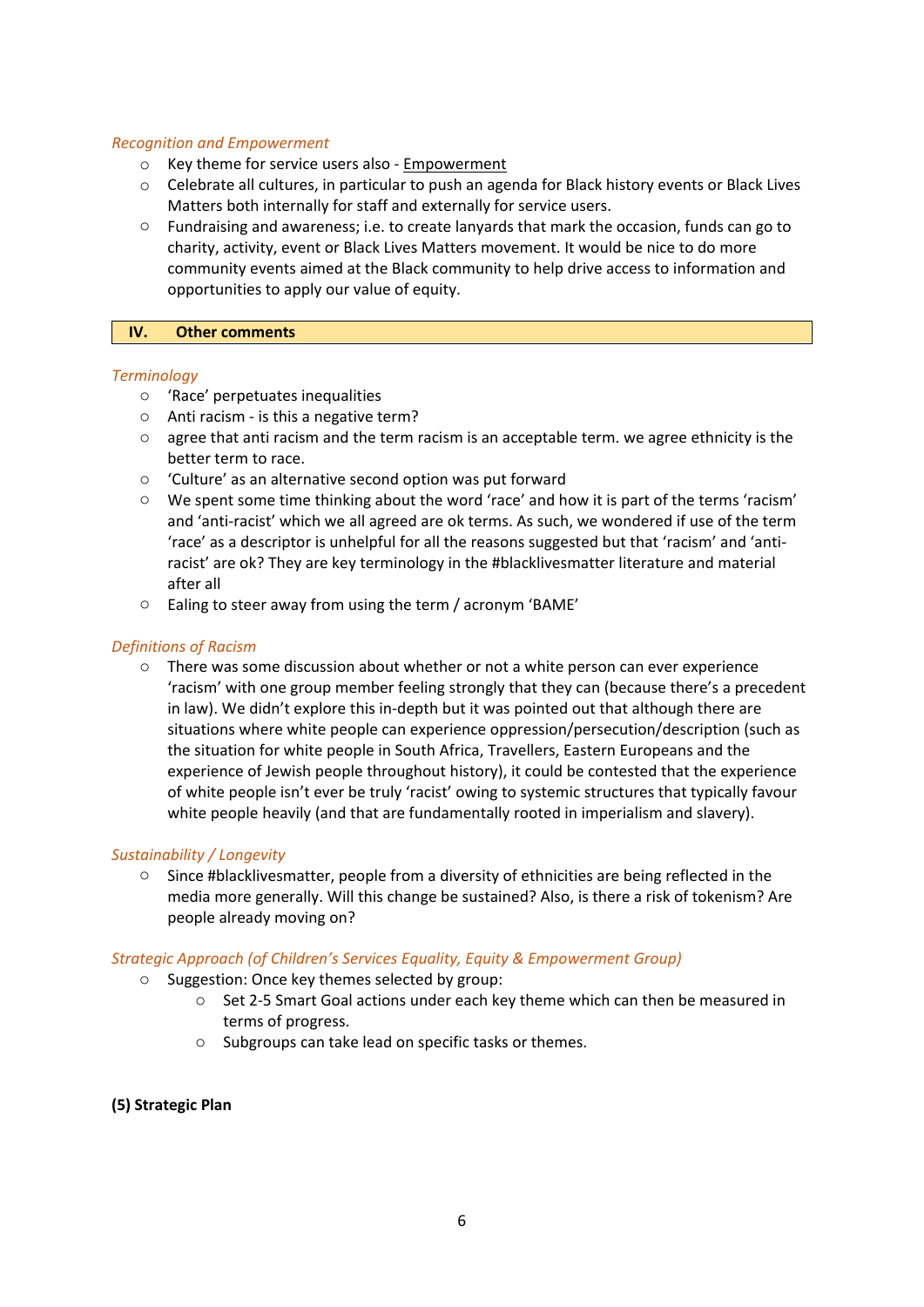| <b>Action</b>                                                | Lead   | <b>Deadline</b> | <b>Success Criteria</b>    | Monitoring | Evaluation | <b>Evaluation &amp;</b>         |
|--------------------------------------------------------------|--------|-----------------|----------------------------|------------|------------|---------------------------------|
|                                                              | Person | (when?)         | (How will we know when the | (who?)     | (who?)     | Impact                          |
|                                                              | (who?) |                 | action has been met?)      |            |            | (How effectively                |
|                                                              |        |                 |                            |            |            | the action was met.             |
|                                                              |        |                 |                            |            |            | Impact on clients<br>and staff) |
| <b>Leadership and Management</b>                             |        |                 |                            |            |            |                                 |
|                                                              | Name   | $xx-xx-21$      |                            | Name       | Name       |                                 |
|                                                              | Name   |                 |                            | Name       | Name       |                                 |
|                                                              |        |                 |                            |            |            |                                 |
|                                                              |        |                 |                            |            |            |                                 |
|                                                              |        |                 |                            |            |            |                                 |
|                                                              |        |                 |                            |            |            |                                 |
| <b>Recruitment, Retention and Progression</b>                |        |                 |                            |            |            |                                 |
|                                                              | Name   | $xx-xx-21$      |                            | Name       | Name       |                                 |
|                                                              | Name   |                 |                            |            |            |                                 |
|                                                              |        |                 |                            |            |            |                                 |
| <b>Staff Appraisals / Performance Reviews</b>                |        |                 |                            |            |            |                                 |
|                                                              | Name   | xx-xx-21        |                            | Name       | Name       |                                 |
|                                                              | Name   |                 |                            |            |            |                                 |
|                                                              |        |                 |                            |            |            |                                 |
|                                                              |        |                 |                            |            |            |                                 |
| <b>Education / Training</b>                                  |        |                 |                            |            |            |                                 |
|                                                              | Name   | xx-xx-21        |                            | Name       | Name       |                                 |
|                                                              | Name   |                 |                            |            |            |                                 |
|                                                              |        |                 |                            |            |            |                                 |
| <b>Research</b>                                              |        |                 |                            |            |            |                                 |
|                                                              | Name   | $xx-xx-21$      |                            | Name       | Name       |                                 |
|                                                              | Name   |                 |                            |            |            |                                 |
|                                                              |        |                 |                            |            |            |                                 |
|                                                              |        |                 |                            |            |            |                                 |
| <b>Ethnicity Equality Audits</b>                             |        |                 |                            |            |            |                                 |
|                                                              | Name   | xx-xx-21        |                            | Name       | Name       | $\ddot{\cdot}$                  |
|                                                              | Name   |                 |                            |            |            |                                 |
|                                                              |        |                 |                            |            |            |                                 |
|                                                              |        |                 |                            |            |            |                                 |
| <b>Enabling Staff to Feel Safe / Comfortable to Speak Up</b> | Name   | xx-xx-21        |                            | Name       | Name       |                                 |
|                                                              |        |                 |                            |            |            |                                 |
|                                                              | Name   |                 |                            |            |            |                                 |